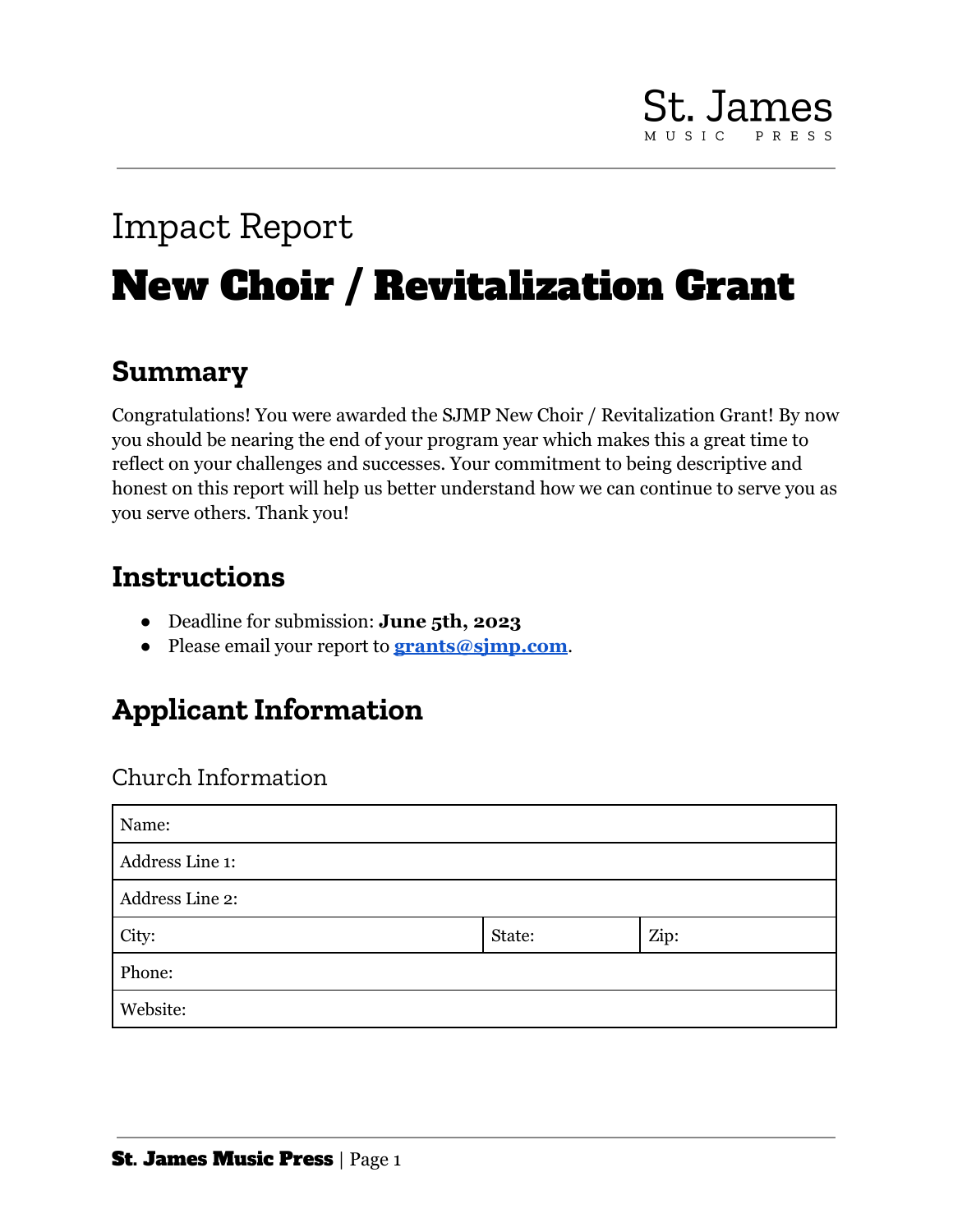### Music Ministry Contact Information

| Name:     |                                                    |  |        |  |
|-----------|----------------------------------------------------|--|--------|--|
| Email:    |                                                    |  | Phone: |  |
| Position: |                                                    |  |        |  |
|           | $\Box$ Full-Time $\Box$ Part-Time $\Box$ Volunteer |  |        |  |

### Questions

Did you seek this grant to…

- $\Box$  Start a new choir program
- $\Box$  Add an element to my current program such as a youth choir
- $\Box$  Revitalize an existing program

Please answer the following questions in **300 words or less**. Attach additional pages, photos, or other materials as necessary.

1. Were grant funds used as you originally intended? Please describe.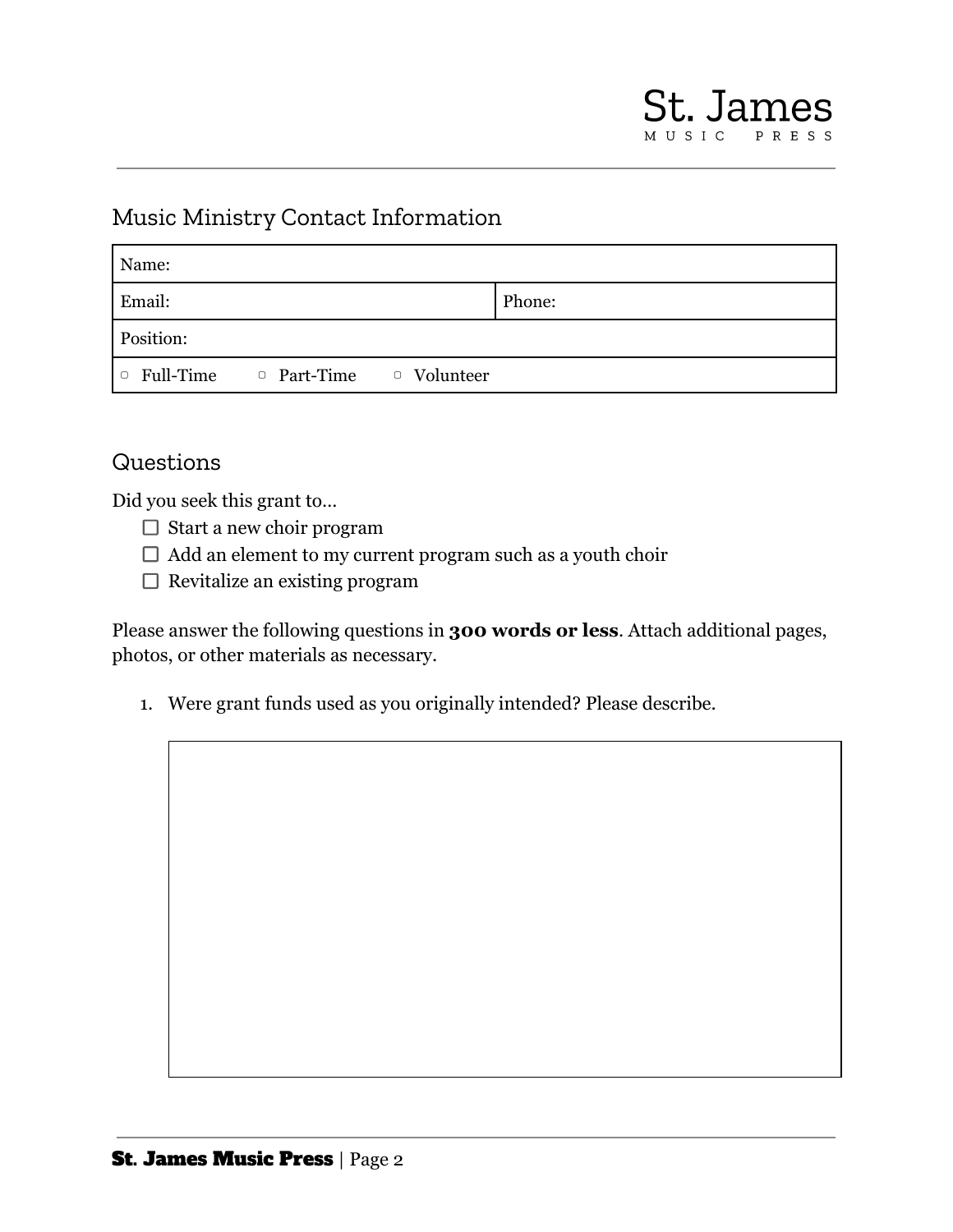

2. What attributes of your SJMP membership were most helpful to your ministry development? (i.e. planning tools, learning tracks, specific collections of scores…)

3. Did quarterly consultations with SJMP colleagues support your development efforts?